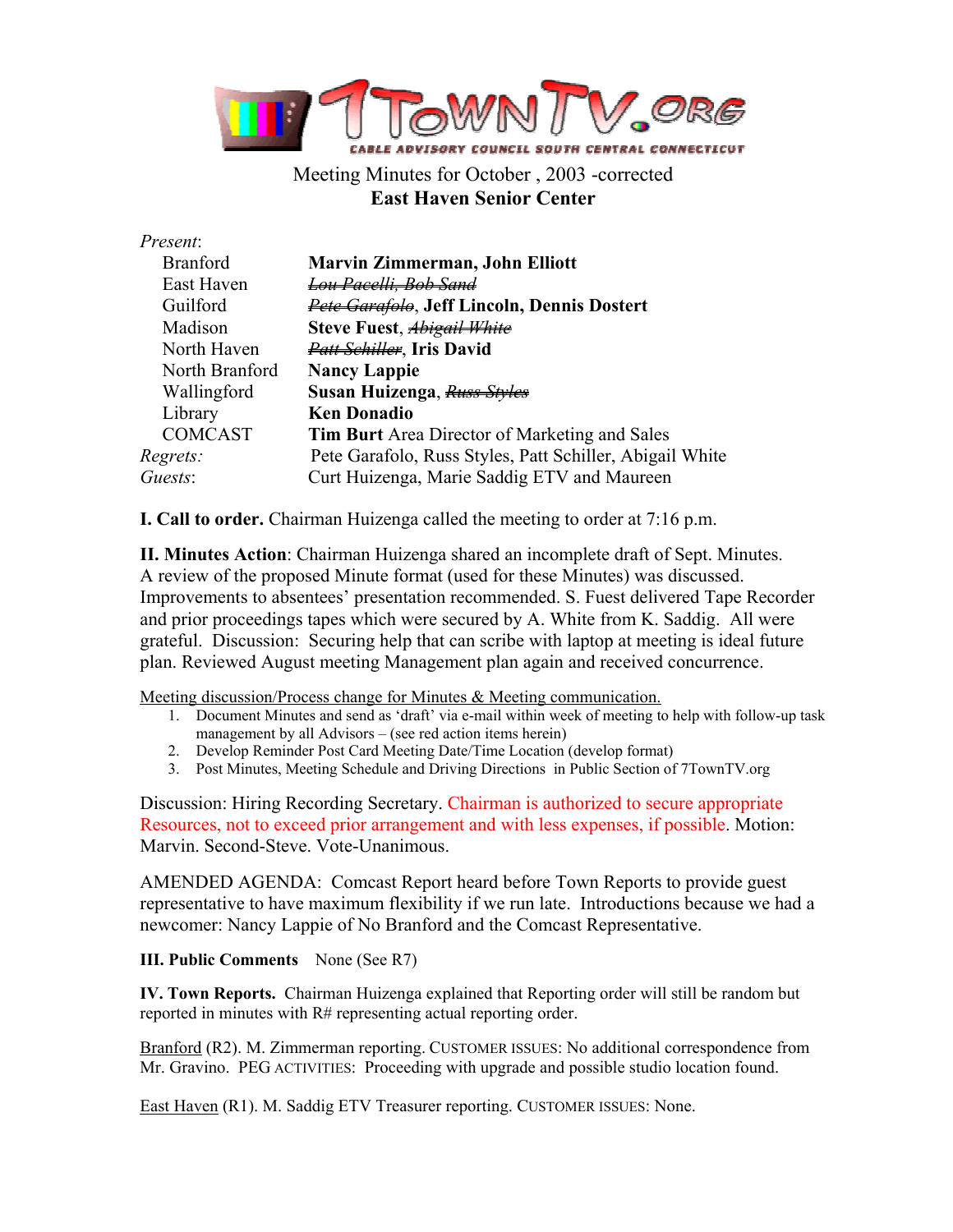PEG ACTIVITIES: Continuing with all items reported in Sept. including CACSCC representation. Comcast is assisting with DMX box research. Annual Meeting is scheduled for Dec. Possible use of  $1<sup>st</sup>$  floor building space being investigated. ETV received inquiry from Branford about use of studio space. (See Shared Space Discussion – Old Business)

Guilford (R4). Jeff Lincoln reporting. CUSTOMER ISSUES: Complaint related to concerns about a Sponsored program which had profanity. Discussion established that policies of station govern how to proceed. *Policy references for this issued desirable for all stations*. The producer was advised of the complaint and asked to refrain or the sponsor would use personal discretion in matter. Guilford producer restriction is still town-wide.

PEG ACTIVITIES: Leightronix Pro 16 finally working for 3 channel Broadcast. GCTV received inquiry from Branford about use of studio space. . (See Shared Space Discussion – Old Business)

Madison (R3). Steve Fuest reporting. CUSTOMER ISSUES: None. PEG ACTIVITIES: Studio upgrade continuing. Continued positive feedback on Football coverage.

North Branford (R5). Nancy Lappie reporting. Shared that she was appointed at Sept. Town Council Meeting and that she has met four individuals running Community Access in Town of which 2 are from East Haven. Discussion: *No. Branford needs to have hours of operation soon*.

North Haven (R6). Iris David reporting. CUSTOMER ISSUES: None PEG ACTIVITIES: Fruit Fundraiser appears to be getting much support. No. Haven may also have concerns about broadcast clarity – rumor – heard by Chairman Huizenga. (See R6).

Wallingford (R7). S. Huizenga reporting. CUSTOMER ISSUES. Hearsay: that Channel 19 **20** staff has concerns about Broadcast quality which has been characterized as possibly related to HiDEF TV upgrade. PEG ACTIVITIES: The ability to broadcast from computer hard-drive storage (reverse TIVO concept) successfully tested. Any town interested in computer specifications ot T3 to contact Curt Huizenga 294-4273 or attend WPAA Holiday celebration Sunday Dec.  $14<sup>th</sup>$  at 6 pm [RSVP by  $12.1.03$  to cacscc $@$ juno.com] Steve confirmed for WPAA. Curt strongly recommends that towns investigate digital up-grade by thinking 'out of the box 'about studio design. Designs are possible that have less need for volunteers and more versatility than traditional studios.

Library. K. Donadio reported. In consultation with Wallingford Librarians letter for libraries prepared/mailed: 1)introducing himself as CACSCC representative 2) notice of Courtesy Cable.

## **V. Officers' Reports.**

Chairman: NE Community Media Alliance requested that CT members consider Planning the Spring '04 Conference. Committee members needed and funding subsidy of \$500 desired. Two conference locations looked at already. No. Haven HOLIDAY INN is most promising location and is very accessible to CACSCC. Discussion: Need commitment to help get attendance if Conference is a go. Possible subsidy of up to \$1,000 for conference fee for local volunteers. Funds can come from iGive funding. iGive information will be disseminated again. 7TownTV has been set-up as a charity. Joining and shopping within 45 days gives charity \$5 with no additional cost to the shopper. Nov/Dec funds committed to conference discounts. Motion-Steve. Second - Iris. Vote-Unanimous. \$500 is authorized for use for conference if a planning committee is established by Dec.  $1<sup>st</sup>$ . \$500 can be used to secure conference space.

Vice Chair: None

Treasurer: Per e-mail status - no significant activity since last meeting. Secretary: Regrets thru year-end

## **VI. Committee Reports.**